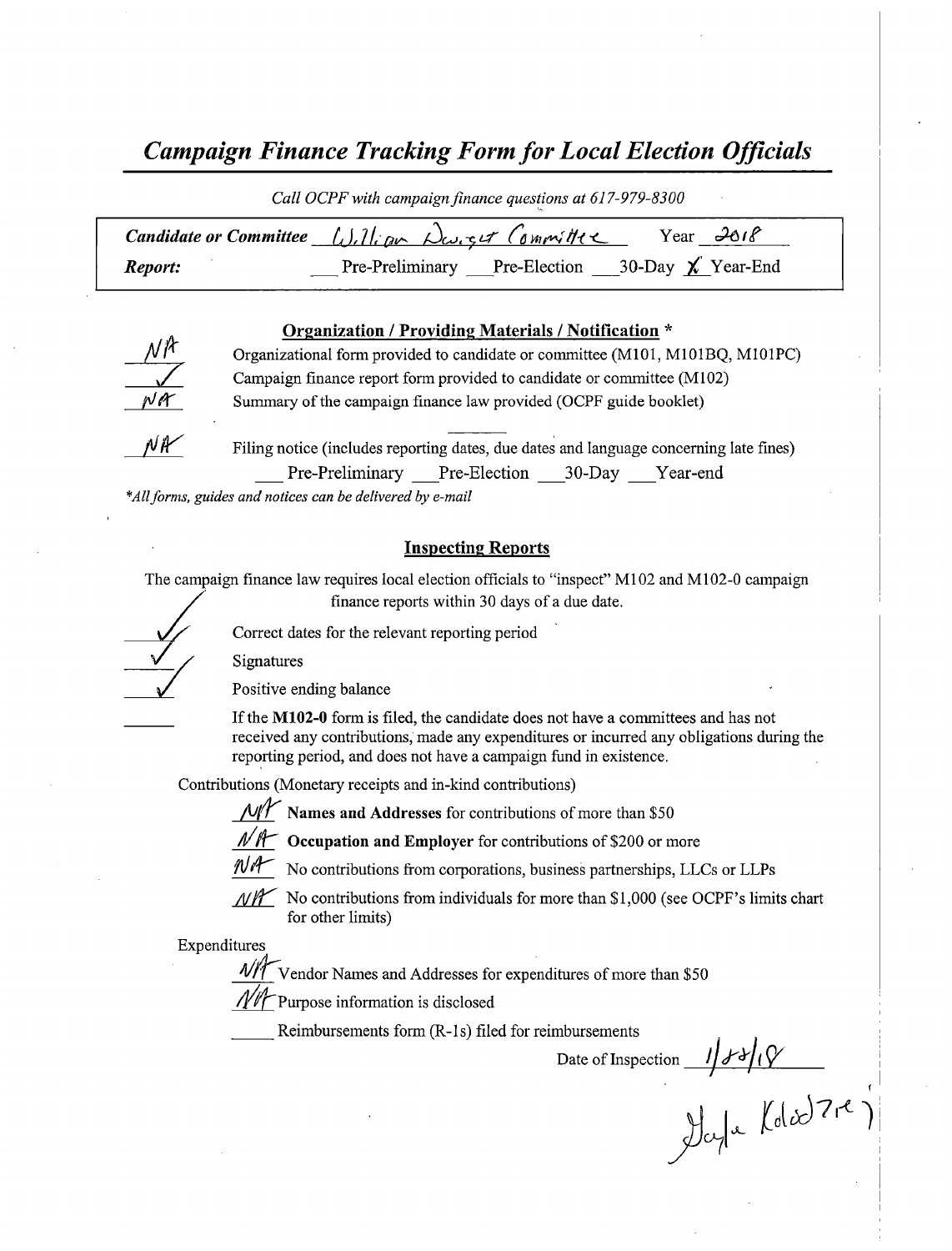| File with: City or Town Clerk or Election Commission<br>2/31/20 GITY CLERKS OFFICE<br><b>Beginning Date:</b><br>1/1/2018<br><b>Ending Date:</b><br>8th day preceding preliminary<br>30 day after election<br>$\boxtimes$ year-end report<br>8th day preceding election<br>dissolution<br>Dwight, William H.<br>William Dwight Committee<br>Candidate Full Name (if applicable)<br>Committee Name<br>Municipal, Local Filer<br><b>William Scher</b><br>Office Sought and District<br>Name of Committee Treasurer<br>39 Myrtle Street, Northampton, MA 01060<br>145 State Street, Northampton, MA 01060<br><b>Residential Address</b><br><b>Committee Mailing Address</b><br>E-mail:<br>bdwight@comcast.net<br>billscher@aol.com<br>E-mail:<br>Phone # (optional):<br>Phone # (optional):<br><b>SUMMARY BALANCE INFORMATION:</b><br>Line 1: Ending Balance from previous report<br>266.17<br>Line 2: Total receipts this period (page 3, line 11)<br>Line 3: Subtotal (line 1 plus line 2)<br>266.17<br>Line 4: Total expenditures this period (page 5, line 14)<br>Line 5: Ending Balance (line 3 minus line 4)<br>266.17<br>Line 6: Total in-kind contributions this period (page 6)<br>Line 7: Total (all) outstanding liabilities (page 7)<br>13<br>Line 8: Name of bank(s) used: Florence Bank, Paypal<br><b>Affidavit of Committee Treasurer:</b><br>I certify that I have examined this report including attached schedules and it is, to the best of my knowledge and belief, a true and complete statement of all campaign finance<br>activity, including all contributions, loans, receipts, expenditures disbursements in-kind contributions and liabilities for this reporting period and represents the campaign<br>finance activity of all persons acting under the authority or oppenant of this of minitiee in accordance with the requirements of M.G.L. c. 55.<br>Date:<br>Signed under the penalties of perjury:<br>(Treasurer's signature)<br>FOR CANDIDATE FILINGS ONLY: Affidavit of Candidate: (check 1 box only)<br>Candidate with Committee and no activity independent of the committee<br>I certify that I have examined this report including attached schedules and it is, to the best of my knowledge and belief, a true and complete statement of all campaign finance<br>activity, of all persons acting under the authority or on behalf of this committee in accordance with the requirements of M.G.L. c. 55. I have not received any contributions,<br>incurred any liabilities nor made any expenditures on my behalf during this reporting period.<br>Candidate without Committee OR Candidate with independent activity filing separate report<br>I certify that I have examined this report including attached schedules and it is, to the best of my knowledge and belief, a true and complete statement of all campaign<br>finance activity, including contributions, loans, receipts, expenditures, disbursements, in-kind contributions and liabilities for this reporting period and represents the<br>campaign finance activity of all persons acting under the authority or on behalf of this committee in accordance with the requirements of M.G.L. c. 55. | Commonwealth                    | Form CPF M 102: Campaign Finance Report<br>E<br><b>Municipal Form</b><br><b>Office of Campaign and Political Finance</b><br><b>JAN 2 2 2019</b> |
|-----------------------------------------------------------------------------------------------------------------------------------------------------------------------------------------------------------------------------------------------------------------------------------------------------------------------------------------------------------------------------------------------------------------------------------------------------------------------------------------------------------------------------------------------------------------------------------------------------------------------------------------------------------------------------------------------------------------------------------------------------------------------------------------------------------------------------------------------------------------------------------------------------------------------------------------------------------------------------------------------------------------------------------------------------------------------------------------------------------------------------------------------------------------------------------------------------------------------------------------------------------------------------------------------------------------------------------------------------------------------------------------------------------------------------------------------------------------------------------------------------------------------------------------------------------------------------------------------------------------------------------------------------------------------------------------------------------------------------------------------------------------------------------------------------------------------------------------------------------------------------------------------------------------------------------------------------------------------------------------------------------------------------------------------------------------------------------------------------------------------------------------------------------------------------------------------------------------------------------------------------------------------------------------------------------------------------------------------------------------------------------------------------------------------------------------------------------------------------------------------------------------------------------------------------------------------------------------------------------------------------------------------------------------------------------------------------------------------------------------------------------------------------------------------------------------------------------------------------------------------------------------------------------------------------------------------------------------------------------------------------------------------------------------------------------------------------------------------------------------------------------------------------------------------------------------------------------|---------------------------------|-------------------------------------------------------------------------------------------------------------------------------------------------|
|                                                                                                                                                                                                                                                                                                                                                                                                                                                                                                                                                                                                                                                                                                                                                                                                                                                                                                                                                                                                                                                                                                                                                                                                                                                                                                                                                                                                                                                                                                                                                                                                                                                                                                                                                                                                                                                                                                                                                                                                                                                                                                                                                                                                                                                                                                                                                                                                                                                                                                                                                                                                                                                                                                                                                                                                                                                                                                                                                                                                                                                                                                                                                                                                           | of Massachusetts                |                                                                                                                                                 |
|                                                                                                                                                                                                                                                                                                                                                                                                                                                                                                                                                                                                                                                                                                                                                                                                                                                                                                                                                                                                                                                                                                                                                                                                                                                                                                                                                                                                                                                                                                                                                                                                                                                                                                                                                                                                                                                                                                                                                                                                                                                                                                                                                                                                                                                                                                                                                                                                                                                                                                                                                                                                                                                                                                                                                                                                                                                                                                                                                                                                                                                                                                                                                                                                           | Fill in Reporting Period dates: |                                                                                                                                                 |
|                                                                                                                                                                                                                                                                                                                                                                                                                                                                                                                                                                                                                                                                                                                                                                                                                                                                                                                                                                                                                                                                                                                                                                                                                                                                                                                                                                                                                                                                                                                                                                                                                                                                                                                                                                                                                                                                                                                                                                                                                                                                                                                                                                                                                                                                                                                                                                                                                                                                                                                                                                                                                                                                                                                                                                                                                                                                                                                                                                                                                                                                                                                                                                                                           | Type of Report: (Check one)     |                                                                                                                                                 |
|                                                                                                                                                                                                                                                                                                                                                                                                                                                                                                                                                                                                                                                                                                                                                                                                                                                                                                                                                                                                                                                                                                                                                                                                                                                                                                                                                                                                                                                                                                                                                                                                                                                                                                                                                                                                                                                                                                                                                                                                                                                                                                                                                                                                                                                                                                                                                                                                                                                                                                                                                                                                                                                                                                                                                                                                                                                                                                                                                                                                                                                                                                                                                                                                           |                                 |                                                                                                                                                 |
|                                                                                                                                                                                                                                                                                                                                                                                                                                                                                                                                                                                                                                                                                                                                                                                                                                                                                                                                                                                                                                                                                                                                                                                                                                                                                                                                                                                                                                                                                                                                                                                                                                                                                                                                                                                                                                                                                                                                                                                                                                                                                                                                                                                                                                                                                                                                                                                                                                                                                                                                                                                                                                                                                                                                                                                                                                                                                                                                                                                                                                                                                                                                                                                                           |                                 |                                                                                                                                                 |
|                                                                                                                                                                                                                                                                                                                                                                                                                                                                                                                                                                                                                                                                                                                                                                                                                                                                                                                                                                                                                                                                                                                                                                                                                                                                                                                                                                                                                                                                                                                                                                                                                                                                                                                                                                                                                                                                                                                                                                                                                                                                                                                                                                                                                                                                                                                                                                                                                                                                                                                                                                                                                                                                                                                                                                                                                                                                                                                                                                                                                                                                                                                                                                                                           |                                 |                                                                                                                                                 |
|                                                                                                                                                                                                                                                                                                                                                                                                                                                                                                                                                                                                                                                                                                                                                                                                                                                                                                                                                                                                                                                                                                                                                                                                                                                                                                                                                                                                                                                                                                                                                                                                                                                                                                                                                                                                                                                                                                                                                                                                                                                                                                                                                                                                                                                                                                                                                                                                                                                                                                                                                                                                                                                                                                                                                                                                                                                                                                                                                                                                                                                                                                                                                                                                           |                                 |                                                                                                                                                 |
|                                                                                                                                                                                                                                                                                                                                                                                                                                                                                                                                                                                                                                                                                                                                                                                                                                                                                                                                                                                                                                                                                                                                                                                                                                                                                                                                                                                                                                                                                                                                                                                                                                                                                                                                                                                                                                                                                                                                                                                                                                                                                                                                                                                                                                                                                                                                                                                                                                                                                                                                                                                                                                                                                                                                                                                                                                                                                                                                                                                                                                                                                                                                                                                                           |                                 |                                                                                                                                                 |
|                                                                                                                                                                                                                                                                                                                                                                                                                                                                                                                                                                                                                                                                                                                                                                                                                                                                                                                                                                                                                                                                                                                                                                                                                                                                                                                                                                                                                                                                                                                                                                                                                                                                                                                                                                                                                                                                                                                                                                                                                                                                                                                                                                                                                                                                                                                                                                                                                                                                                                                                                                                                                                                                                                                                                                                                                                                                                                                                                                                                                                                                                                                                                                                                           |                                 |                                                                                                                                                 |
|                                                                                                                                                                                                                                                                                                                                                                                                                                                                                                                                                                                                                                                                                                                                                                                                                                                                                                                                                                                                                                                                                                                                                                                                                                                                                                                                                                                                                                                                                                                                                                                                                                                                                                                                                                                                                                                                                                                                                                                                                                                                                                                                                                                                                                                                                                                                                                                                                                                                                                                                                                                                                                                                                                                                                                                                                                                                                                                                                                                                                                                                                                                                                                                                           |                                 |                                                                                                                                                 |
|                                                                                                                                                                                                                                                                                                                                                                                                                                                                                                                                                                                                                                                                                                                                                                                                                                                                                                                                                                                                                                                                                                                                                                                                                                                                                                                                                                                                                                                                                                                                                                                                                                                                                                                                                                                                                                                                                                                                                                                                                                                                                                                                                                                                                                                                                                                                                                                                                                                                                                                                                                                                                                                                                                                                                                                                                                                                                                                                                                                                                                                                                                                                                                                                           |                                 |                                                                                                                                                 |
|                                                                                                                                                                                                                                                                                                                                                                                                                                                                                                                                                                                                                                                                                                                                                                                                                                                                                                                                                                                                                                                                                                                                                                                                                                                                                                                                                                                                                                                                                                                                                                                                                                                                                                                                                                                                                                                                                                                                                                                                                                                                                                                                                                                                                                                                                                                                                                                                                                                                                                                                                                                                                                                                                                                                                                                                                                                                                                                                                                                                                                                                                                                                                                                                           |                                 |                                                                                                                                                 |
|                                                                                                                                                                                                                                                                                                                                                                                                                                                                                                                                                                                                                                                                                                                                                                                                                                                                                                                                                                                                                                                                                                                                                                                                                                                                                                                                                                                                                                                                                                                                                                                                                                                                                                                                                                                                                                                                                                                                                                                                                                                                                                                                                                                                                                                                                                                                                                                                                                                                                                                                                                                                                                                                                                                                                                                                                                                                                                                                                                                                                                                                                                                                                                                                           |                                 |                                                                                                                                                 |
| Signed under the penalties of perjury:<br>(Candidate's signature)                                                                                                                                                                                                                                                                                                                                                                                                                                                                                                                                                                                                                                                                                                                                                                                                                                                                                                                                                                                                                                                                                                                                                                                                                                                                                                                                                                                                                                                                                                                                                                                                                                                                                                                                                                                                                                                                                                                                                                                                                                                                                                                                                                                                                                                                                                                                                                                                                                                                                                                                                                                                                                                                                                                                                                                                                                                                                                                                                                                                                                                                                                                                         |                                 |                                                                                                                                                 |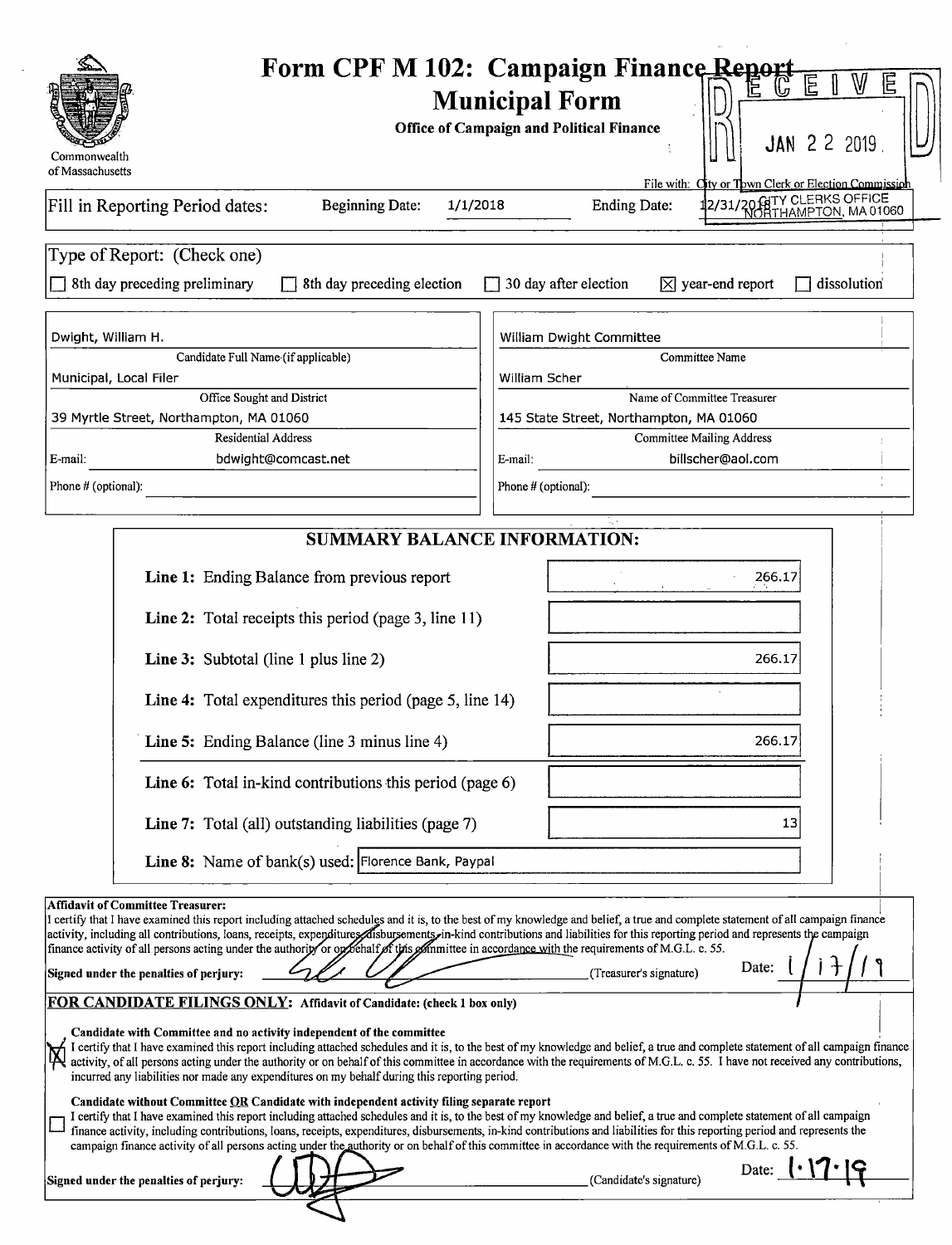## SCHEDULE A: RECEIPTS

M.G.L. c. 55 requires that the name and residential address be reported, in alphabetical order, for all receipts over \$50 in a calendar year. Committees must keep detailed accounts and records of all receipts, but need only itemize those receipts over \$50. In addition, the occupation and employer must be reported for all persons who contribute \$200 or more in a calendar year.

A" Schedule A: Receipts" attachment is available to complete, print and attach to this report, if additional pages are required to report all receipts. Please include your committee name and a page number on each page.)

| <b>Date Received</b>                                       | <b>Name and Residential Address</b><br>(alphabetical listing required) | Amount                                  | Occupation & Employer<br>(for contributions of \$200 or more) |
|------------------------------------------------------------|------------------------------------------------------------------------|-----------------------------------------|---------------------------------------------------------------|
|                                                            |                                                                        |                                         |                                                               |
|                                                            |                                                                        |                                         |                                                               |
|                                                            |                                                                        |                                         |                                                               |
|                                                            |                                                                        |                                         |                                                               |
|                                                            |                                                                        |                                         |                                                               |
|                                                            |                                                                        |                                         |                                                               |
|                                                            |                                                                        |                                         |                                                               |
|                                                            |                                                                        |                                         |                                                               |
|                                                            |                                                                        |                                         |                                                               |
|                                                            |                                                                        |                                         |                                                               |
|                                                            |                                                                        |                                         |                                                               |
|                                                            |                                                                        |                                         |                                                               |
|                                                            |                                                                        |                                         |                                                               |
|                                                            |                                                                        |                                         |                                                               |
|                                                            |                                                                        |                                         |                                                               |
| Line 9: Total Receipts over \$50 (or listed above)         |                                                                        |                                         |                                                               |
| Line 10: Total Receipts \$50 and under* (not listed above) |                                                                        |                                         |                                                               |
| Line 11: TOTAL RECEIPTS IN THE PERIOD                      |                                                                        | Enter on page 1, line 2<br>$\leftarrow$ |                                                               |

<sup>\*</sup> If you have itemized receipts of \$50 and under, include them in line 9. Line 10 should include only those receipts not itemized above.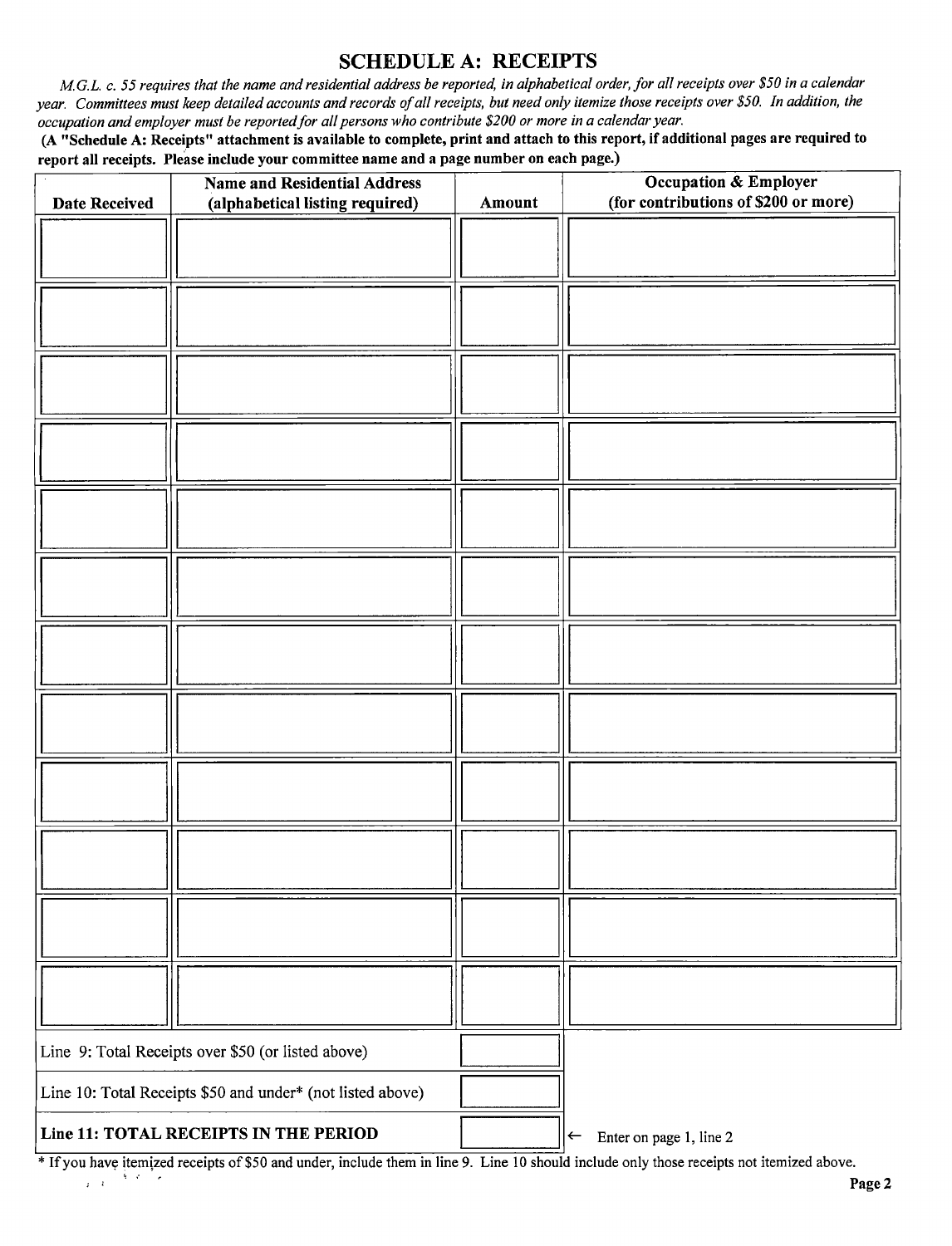### SCHEDULE A: RECEIPTS (continued)

| <b>Date Received</b>                                       | <b>Name and Residential Address</b><br>(alphabetical listing required) | Amount | Occupation & Employer<br>(for contributions of \$200 or more) |
|------------------------------------------------------------|------------------------------------------------------------------------|--------|---------------------------------------------------------------|
|                                                            |                                                                        |        |                                                               |
|                                                            |                                                                        |        |                                                               |
|                                                            |                                                                        |        |                                                               |
|                                                            |                                                                        |        |                                                               |
|                                                            |                                                                        |        |                                                               |
|                                                            |                                                                        |        |                                                               |
|                                                            |                                                                        |        |                                                               |
|                                                            |                                                                        |        |                                                               |
|                                                            |                                                                        |        | $\Lambda$                                                     |
|                                                            |                                                                        |        |                                                               |
|                                                            |                                                                        |        |                                                               |
|                                                            |                                                                        |        |                                                               |
|                                                            |                                                                        |        |                                                               |
|                                                            |                                                                        |        |                                                               |
|                                                            |                                                                        |        |                                                               |
| Line 9: Total Receipts over \$50 (or listed above)         |                                                                        |        |                                                               |
| Line 10: Total Receipts \$50 and under* (not listed above) |                                                                        |        |                                                               |
| Line 11: TOTAL RECEIPTS IN THE PERIOD                      |                                                                        |        | Enter on page 1, line 2<br>$\leftarrow$                       |

If you have itemized receipts of \$50 and under, include them in line 9. Line 10 should include only those receipts not itemized above.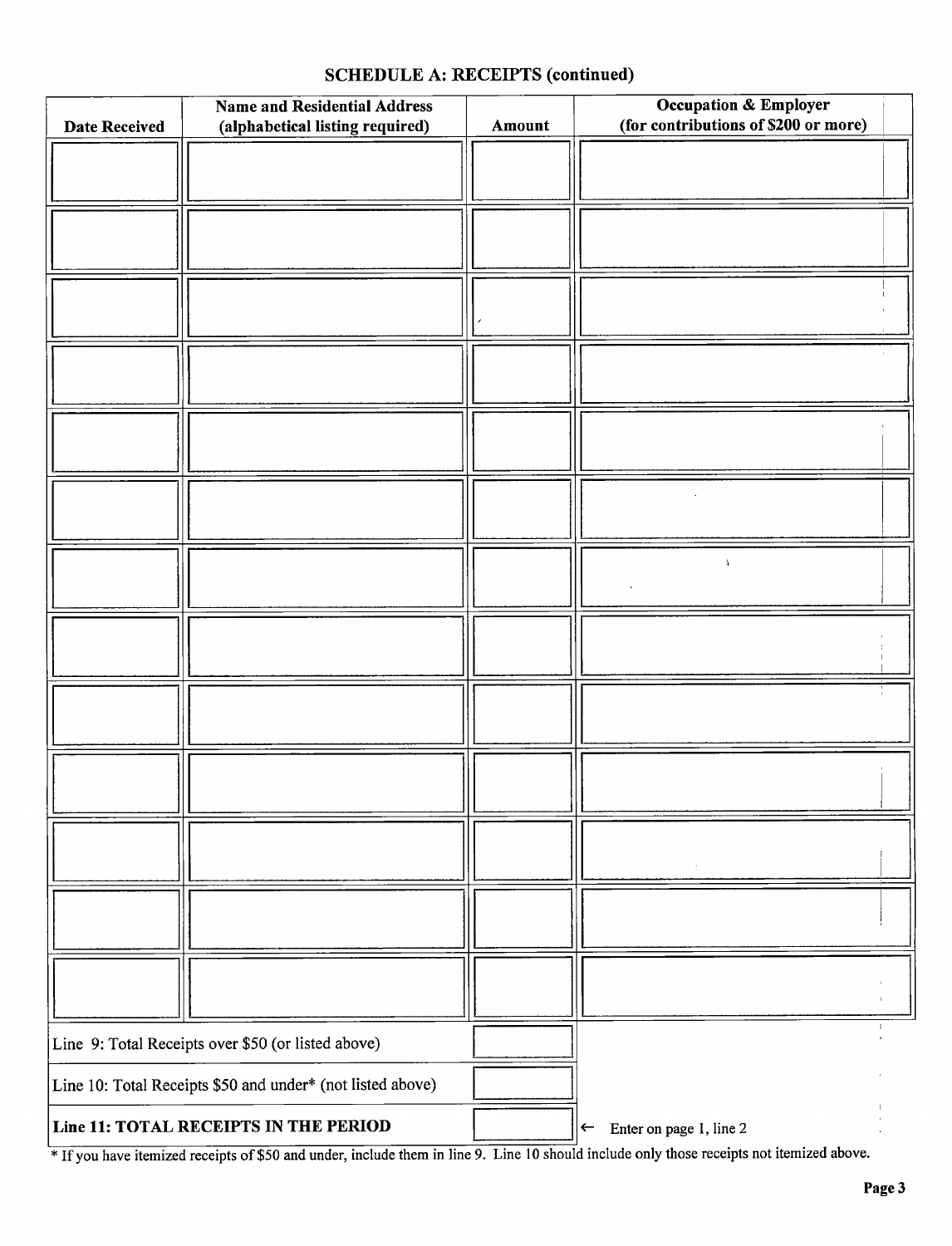### SCHEDULE B: EXPENDITURES

M.G.L. c. 55 requires committees to list, in alphabetical order, all expenditures over \$50 in a reporting period. Committees must keep detailed accounts and records of all expenditures, but need only itemize those over \$50. Expenditures \$50 and under may be added together, from committee records, and reported on line 13.

A" Schedule B: Expenditures" attachment is available to complete, print and attach to this report, if additional pages are required to report all expenditures. Please include your committee name and a page number on each page.)

| Date Paid | To Whom Paid<br>(alphabetical listing) | Address                                                        | <b>Purpose of Expenditure</b> | Amount |
|-----------|----------------------------------------|----------------------------------------------------------------|-------------------------------|--------|
|           |                                        |                                                                |                               |        |
|           |                                        |                                                                |                               |        |
|           |                                        |                                                                |                               |        |
|           |                                        |                                                                |                               |        |
|           |                                        |                                                                |                               |        |
|           |                                        |                                                                |                               |        |
|           |                                        |                                                                |                               |        |
|           |                                        |                                                                |                               |        |
|           |                                        |                                                                |                               |        |
|           |                                        |                                                                |                               |        |
|           |                                        |                                                                |                               |        |
|           |                                        |                                                                |                               |        |
|           |                                        |                                                                |                               |        |
|           |                                        | Line 12: Total Expenditures over \$50 (or listed above)        |                               |        |
|           |                                        | Line 13: Total Expenditures \$50 and under* (not listed above) |                               |        |

Enter on page 1, line  $4 \rightarrow$  Line 14: TOTAL EXPENDITURES IN THE PERIOD

Ifyou have itemized expenditures of\$50 and under, include them in line 12. Line <sup>13</sup> should include only those expenditures not itemized above. **Page 4** and the set of the set of the set of the set of the set of the set of the set of the set of the set of the set of the set of the set of the set of the set of the set of the set of the set of the set of the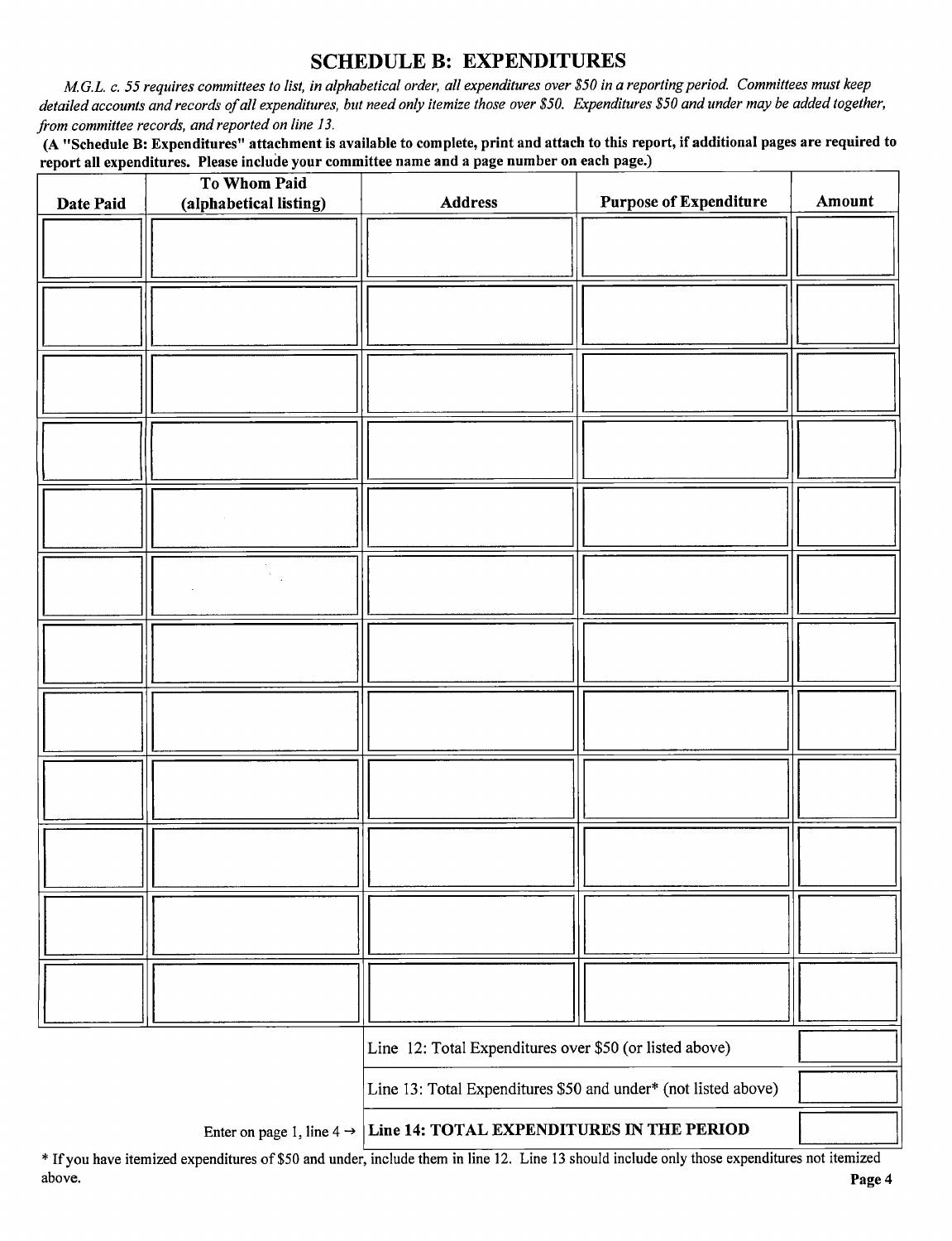| Date Paid                                         | To Whom Paid<br>(alphabetical listing) | Address                                                                         | <b>Purpose of Expenditure</b> | Amount |
|---------------------------------------------------|----------------------------------------|---------------------------------------------------------------------------------|-------------------------------|--------|
|                                                   |                                        |                                                                                 |                               |        |
|                                                   |                                        |                                                                                 |                               |        |
|                                                   |                                        |                                                                                 |                               |        |
|                                                   |                                        |                                                                                 |                               |        |
|                                                   |                                        |                                                                                 |                               |        |
|                                                   |                                        |                                                                                 |                               |        |
|                                                   |                                        |                                                                                 |                               |        |
|                                                   |                                        |                                                                                 |                               |        |
|                                                   |                                        |                                                                                 |                               |        |
|                                                   |                                        |                                                                                 |                               |        |
|                                                   |                                        |                                                                                 |                               |        |
|                                                   |                                        |                                                                                 |                               |        |
|                                                   |                                        |                                                                                 |                               |        |
|                                                   |                                        |                                                                                 |                               |        |
|                                                   |                                        |                                                                                 |                               |        |
|                                                   |                                        |                                                                                 |                               |        |
|                                                   |                                        |                                                                                 |                               |        |
|                                                   |                                        |                                                                                 |                               |        |
|                                                   |                                        |                                                                                 |                               |        |
|                                                   |                                        |                                                                                 |                               |        |
|                                                   |                                        |                                                                                 |                               |        |
|                                                   |                                        |                                                                                 |                               |        |
|                                                   |                                        |                                                                                 |                               |        |
|                                                   |                                        |                                                                                 |                               |        |
|                                                   |                                        |                                                                                 |                               |        |
|                                                   |                                        |                                                                                 |                               |        |
|                                                   |                                        |                                                                                 |                               |        |
|                                                   |                                        |                                                                                 |                               |        |
|                                                   |                                        |                                                                                 |                               |        |
|                                                   |                                        |                                                                                 |                               |        |
|                                                   |                                        |                                                                                 |                               |        |
|                                                   |                                        |                                                                                 |                               |        |
|                                                   |                                        |                                                                                 |                               |        |
|                                                   |                                        |                                                                                 |                               |        |
|                                                   |                                        |                                                                                 |                               |        |
| Line 12: Expenditures over \$50 (or listed above) |                                        |                                                                                 |                               |        |
|                                                   |                                        | Line 13: Expenditures \$50 and under* (not listed above)                        |                               |        |
|                                                   |                                        | Enter on page 1, line $4 \rightarrow$ Line 14: TOTAL EXPENDITURES IN THE PERIOD |                               |        |

### SCHEDULE B: EXPENDITURES (continued)

If you have itemized expenditures of\$50 and under, include them in line 12. Line <sup>13</sup> should include only those expenditures not itemized above.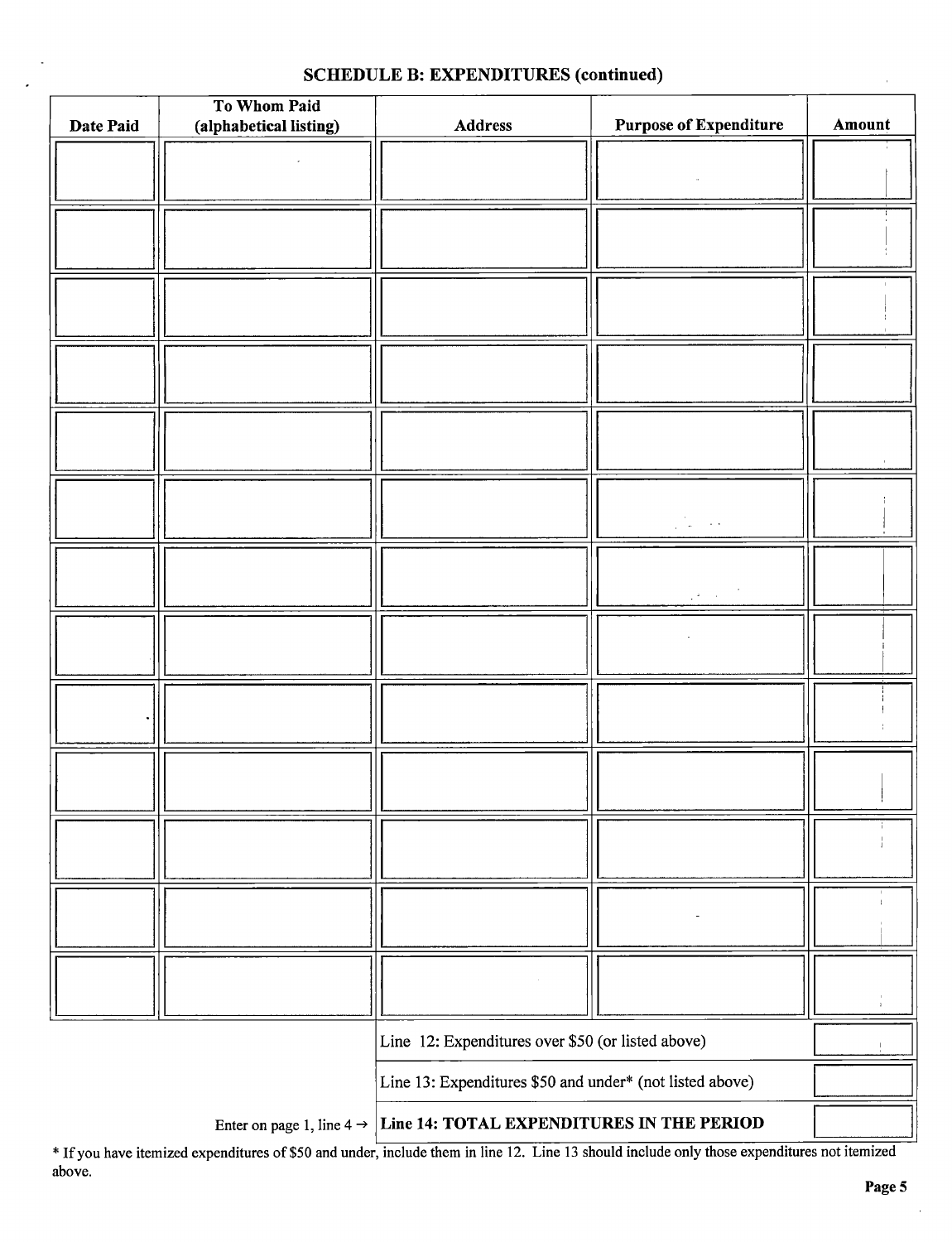# SCHEDULE C: " IN-KIND" CONTRIBUTIONS

Please itemize contributors who have made in-kind contributions of more than \$50. In-kind contributions \$50 and under may be added together from the committee's records and included in line 6 on page 1.

| <b>Date Received</b>                                                       | From Whom Received* | <b>Residential Address</b>                                 | $\vert$ Description of Contribution $\vert$ | <b>Value</b> |
|----------------------------------------------------------------------------|---------------------|------------------------------------------------------------|---------------------------------------------|--------------|
|                                                                            |                     |                                                            |                                             |              |
|                                                                            |                     |                                                            |                                             |              |
|                                                                            |                     |                                                            |                                             |              |
|                                                                            |                     |                                                            |                                             |              |
|                                                                            |                     |                                                            |                                             |              |
|                                                                            |                     |                                                            |                                             |              |
|                                                                            |                     |                                                            |                                             |              |
|                                                                            |                     |                                                            |                                             |              |
|                                                                            |                     |                                                            |                                             |              |
|                                                                            |                     |                                                            |                                             |              |
|                                                                            |                     |                                                            |                                             |              |
|                                                                            |                     |                                                            |                                             |              |
|                                                                            |                     |                                                            |                                             |              |
|                                                                            |                     |                                                            |                                             |              |
|                                                                            |                     |                                                            |                                             |              |
|                                                                            |                     |                                                            |                                             |              |
|                                                                            |                     |                                                            |                                             |              |
|                                                                            |                     |                                                            |                                             |              |
|                                                                            |                     |                                                            |                                             |              |
|                                                                            |                     |                                                            |                                             |              |
|                                                                            |                     | Line 15: In-Kind Contributions over \$50 (or listed above) |                                             |              |
| Line 16: In-Kind Contributions \$50 & under (not listed above)             |                     |                                                            |                                             |              |
| Enter on page 1, line $6 \rightarrow$ Line 17: TOTAL IN-KIND CONTRIBUTIONS |                     |                                                            |                                             |              |

\* If an in-kind contribution is received from a person who contributes more than \$50 in a calendar year, you must report the name and address of the contributor; in addition, if the contribution is \$200 or more, you must also report the contributor's occupation and employer.